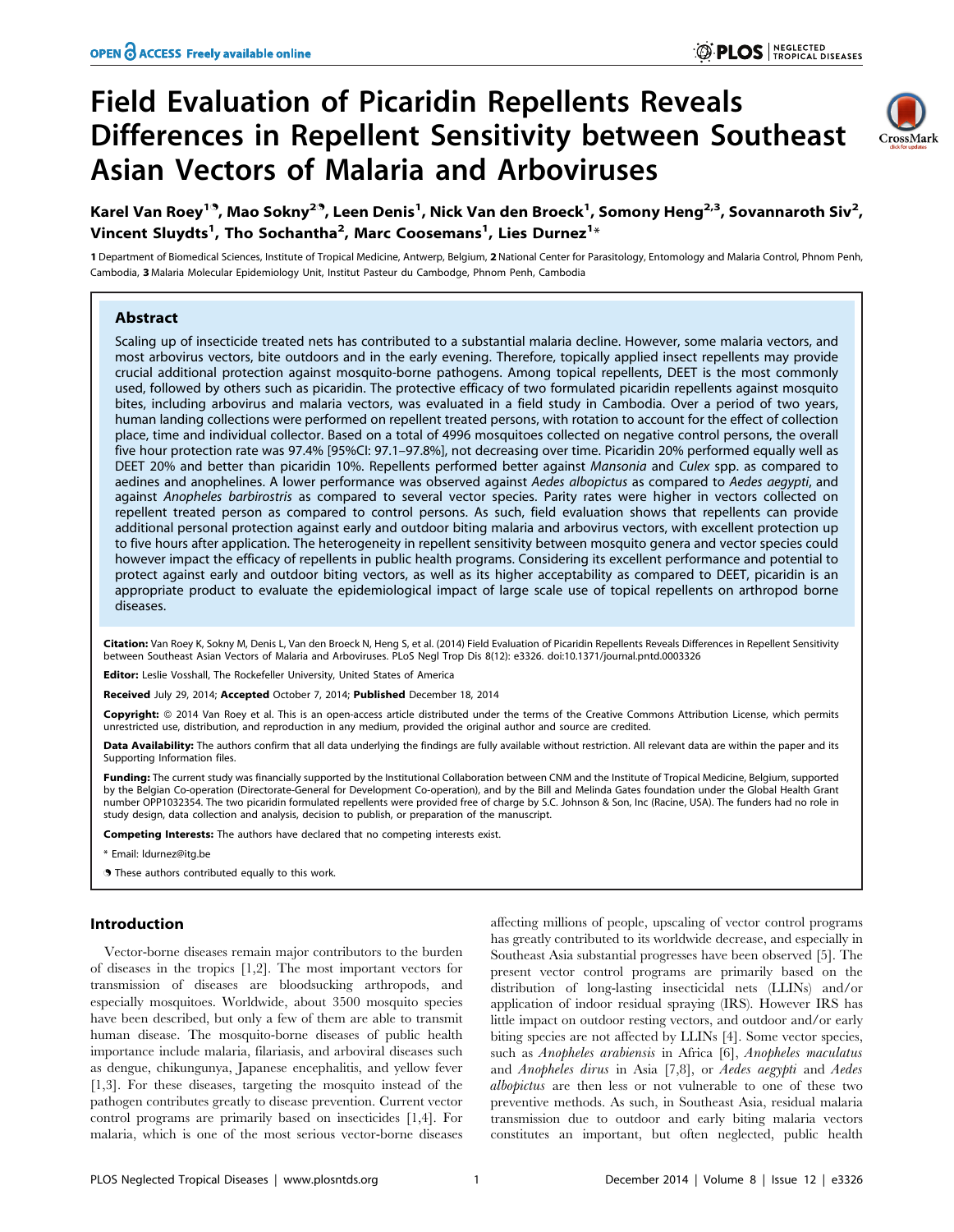#### Author Summary

Malaria and arboviruses are transmitted by several mosquitoes. Targeting these mosquitoes instead of the pathogens can contribute to prevention of these diseases. For mosquitoes biting throughout the night, mosquito nets (preferably impregnated with insecticides) are very effective for mosquito control. However, bites of day-, evening- and outdoor-biting mosquitoes have to be prevented in different ways, for example by applying repellents on the skin which contain DEET or other active ingredients such as picaridin. Here we report on the evaluation of the performance of two formulated picaridin repellents (lotion 10% and spray 20%) against mosquito bites, including vectors of arboviruses and malaria in the field in Cambodia. These repellent formulations were compared to a DEET solution (20%). In general, all repellents performed very well, providing more than 97% protection against mosquito bites when used for five consecutive hours. At the highest concentration, the picaridin repellent performed similarly to DEET. However, different mosquito species reacted differently to the repellents. As such, repellents can provide an additional protection against bites of malaria and arbovirus vectors.

concern in some provinces of each country [9]. Vector control is also of high importance in preventing arboviruses such as dengue (Flaviviridae) and chikungunya (Togaviridae) as no treatment or vaccine is available [10–12]. However, both viruses are transmitted by the day-and outdoor-biting mosquitoes  $Ae$ . aegypti and Ae. albopictus [3,13]. As early and outdoor biting proportions of vectors will maintain malaria and arbovirus transmission, there is an urgent need for additional control measures tackling these fractions of the vector population [4]. Synthetic repellents are a common means of personal protection against mosquito bites. N, N-diethyl-3-methylbenzamide (DEET) is the most commonly used active ingredient in commercially available repellents and has gained wide acceptance in the western world [14]. Another promising synthetic repellent, which was developed by Bayer in the 1980s using molecular modelling, is 1-piperidinecarboxylic acid, 2-(2-hydroxyethyl)-,1-methylpropylester (commonly known as picaridin). In contrast to DEET, picaridin does not dissolve plastics and other synthetics (coatings, sealants), and is biodegradable. Moreover it is cosmetically more acceptable (skin feeling, odour) than DEET [in 14]. The effectiveness of this repellents has shown to equal DEET [15–20], or be better than DEET [21].

Different studies demonstrate the efficacy of topical repellents as personal protection tool against malaria [22–26], whereas others fail to prove such an effect [27]. There is currently no evidence available for repellents as a community protection tool that decreases transmission. The epidemiological efficacy and the impact of topical repellents on malaria and arbovirus transmission will depend on two major factors, which are the performance of the repellent to protect an individual from getting bitten by a mosquito, and the adherence/coverage to repellent treatment in the study community [28]. As such, for implementing the use of repellents in malaria and arbovirus control programs, knowledge on the entomological efficacy of specific repellents is a prerequisite. In Cambodia, a large scale study to raise evidence on the effectiveness of mass use of effective and safe repellents (picaridin) in addition to insecticide impregnated bed nets in controlling malaria and arbovirus infections was conducted (MalaResT project, trial registered as NCT01663831). Present study explores

in field conditions the protective efficacy of two formulations of picaridin against the bites of Southeast Asian mosquitoes. A protocol adapted from the World Health Organisation Pesticides Evaluation Scheme guidelines for efficacy testing of mosquito repellents for human skin [29] was applied in which human landing collections were carried out on volunteers applying either a placebo or a test repellent on their exposed limbs. The efficacy and performance of the two formulations of picaridin (lotion 10% and spray 20%) were assessed and compared to an ethanol solution of 20% DEET over a period of two years.

#### Materials and Methods

#### Study area & surveys

The study was carried out in two malaria endemic provinces in Cambodia, namely Mondolkiri (two villages: Krang Tes (latitude 12.636354N, longitude 107.348258E) and Pou Siam (latitude 12.340183N, longitude 107.148045E)) and Pailin (1 village: Kngok (latitude 12.919693N, longitude 102.676803E)), that were chosen based on previous knowledge on the presence of An. dirus s.l. or Anopheles minimus s.l.. As no An. minimus s.l. were collected in Pou Siam, collections were stopped in this village after two surveys, and this village was replaced by Kngok (Pailin).

A total of 8 surveys were organized during which mosquito collections took place during 10 days. Pou Siam was only included in surveys 1 and 2, and Kngok in surveys 3 to 7, whereas Krang Tes was included in all surveys. In Krang Tes, the study setup was duplicated as from survey 3 onwards. The surveys took place in May, July, September, and November of 2012 and 2013. In each of the villages, 5 outdoor collection points, near to houses, were chosen which were at least 20 meters apart to avoid mosquito diversion between treated and negative control persons [30]. The protocol of the study was adapted from the WHOPES guidelines for efficacy testing of mosquito repellents on human skin [29].

#### Repellent treatments

Five treatments were included in the study: two negative controls (ethanol), one technical grade DEET treatment used as a positive control, given that this repellent is considered as the golden standard (from Acros Organics diluted at 20% in ethanol), and two formulations of picaridin (10% repellent lotion and 20% repellent spray formulated by S.C. Johnson). The picaridin formulated products complied with the WHO specifications (confirmed by the chemical analysis at CRA-W, Gembloux, certificate of analysis ITM/FO 23005/Ch.5362 to 5365/2012/A). An experimental replicate consisted of 5 consecutive days during which the lower limbs of 5 persons were treated with repellents or ethanol, followed by mosquito collections on the treated limbs during 5 consecutive hours. This experimental replicate was repeated 46 times over the 8 surveys. The effects of day of treatment, collection site and test person were accounted for by following a  $5\times5\times5$  Graeco-Latin Square rotation design. Each day, one of the 5 test persons was assigned to one of the treatments, and the collection sites were rotated among the test persons each hour.

Before application of the treatments, the legs of the test person were washed with unscented soap, followed by rinses with clean water and ethanol. The treatments were applied on both legs, between ankle and knee at 1 ml/600 cm<sup>2</sup>. Test persons wore longsleeved shirt, long trousers, and socks up to the ankle. The legs of the trousers were rolled up to the knee to expose only the treated part of the legs to biting mosquitoes. After finishing the test session, the limbs were washed again.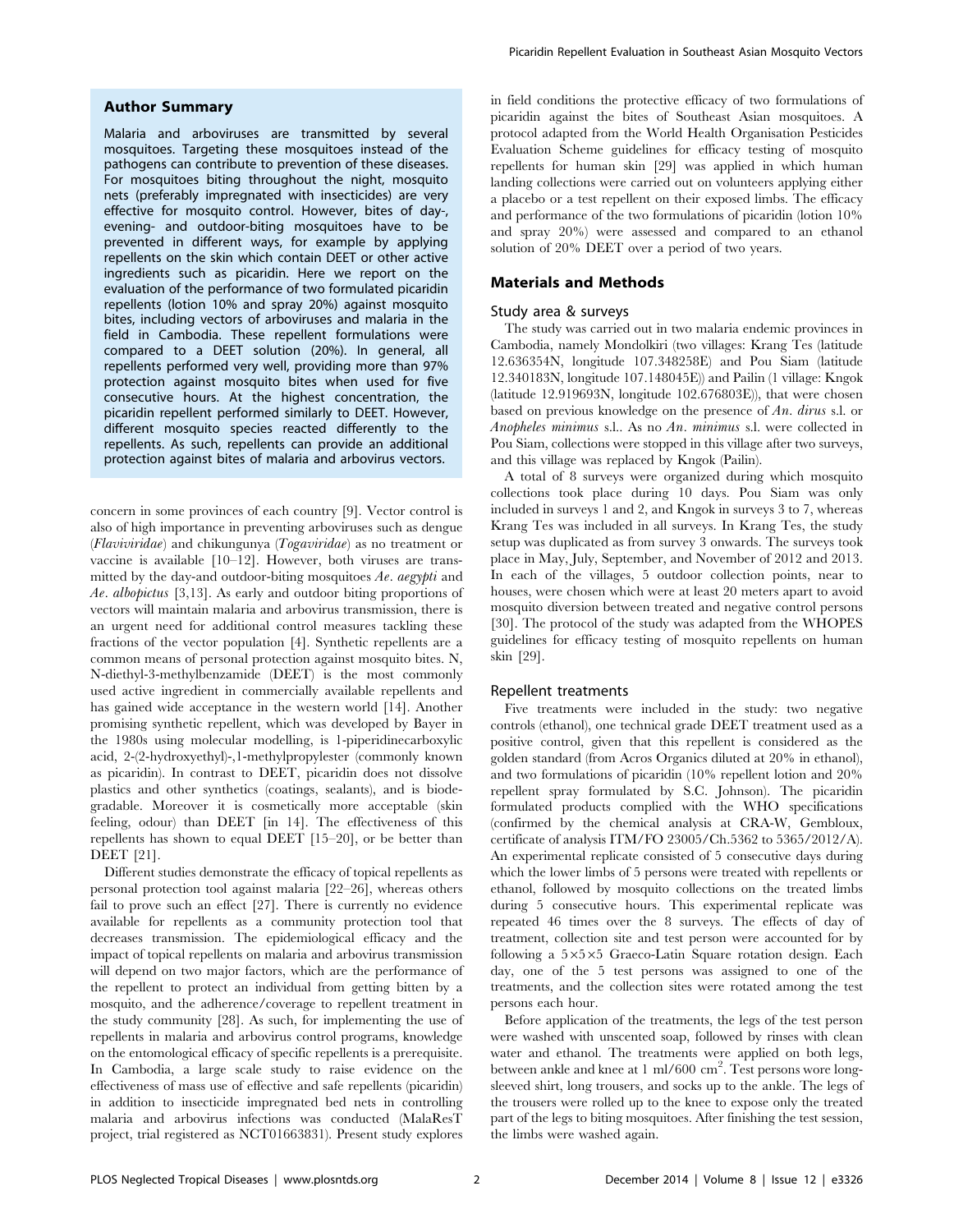# Mosquito collections, identification and laboratory analysis

Human landing collections were performed starting 30 minutes after treating the legs of 5 trained volunteers, between 17 h and 22 h, except for the last survey, during which collections took place between 19 and 24 h (but also 30 minutes after treatment of legs). There was a continuous exposure to mosquitoes, with a break of 15 minutes at the end of each hour so as to allow the test persons to rest and change collection site. Specimens were collected in labelled individual glass tubes and identified in the field at species level based on morphological characters using identification keys as described in [8]. For An. dirus s.l., An. minimus s.l., An. maculatus s.l., Anopheles barbirostris s.l., Ae.  $aegypti$ , and Ae. albopictus, the parity was determined by examination of the tracheoles within the ovaries in the field [31]. For long-term storage, all mosquitoes were kept dry, in an individual plastic capsule by specimen with the corresponding label.

Head and thorax of all anophelines were analysed by the ELISA method for detection of the circumsporozoite protein (CSP) as described in [32]. All ELISA positive specimens were subjected to a Plasmodium specific PCR [32], as false positivity was previously observed in this region. Molecular species identification was performed for mosquitoes morphologically identified as An. dirus s.l., An. minimus s.l. and An. maculatus s.l. as described previously [8].

#### Data entry & analysis

All data were collected on standard forms, and were doubleentered in a pre-tested Access database by two independent data entry clerks. Databases were compared by using Epi Info $^{\rm TM}$  3.5.3, and inconsistencies were checked with the hard copy forms and corrected.

Repellent efficacy was calculated as percent repellency (%R) according to the formula

 $\%R = ((C-T)/C)*100,$ 

Where C is the average of the total number of mosquitoes biting on the lower legs of the two individuals with the control treatment, and T is the total number of mosquitoes biting on the lower legs of a repellent-treated subject [29]. Confidence limits of proportions were calculated according to the Wilson procedure without correction for continuity as described in [33].

Generalized Linear Mixed Models using poisson or negative binomial distributions [34] and their zero-inflated variants (glmmADMB function in the glmmADMB package applied in R version 3.1.0) were fitted to the data with the daily mosquito count on the treated persons for the different treatments as dependent variable, the treatment and the mosquito genus or vector species and their interaction as explanatory variables, and survey, village, collection day, location, and collector as random factors. Mosquito counts on the treated persons were corrected for the total amount of mosquitoes collected per genus or species on the negative control persons by using the logarithm of the latter as offset in the model. Model comparison was performed by likelihood ratio tests. The final model used a negative binomial distribution, including the treatment and genus/species as fixed effects (without their interaction), and the survey, village and location (nested within village) as random effects. Incidence Rate Ratios (IRR) were calculated by exponentiation of the model coefficients and their 95% confidence interval.

For estimation of the Median Complete Protection Time of each repellent, Kaplan-Meier survival analysis was carried out for each mosquito genus and selected vector species according to [29]. For this analysis, based on the complete protection times (i.e. time until which one bite was obtained) recorded per treatment each day, only days during which individuals of the respective genus or species were collected on the negative control persons were included. For studying whether the percent repellency decreased over the five hours of collection, a Chi square for linear trend analysis was performed on the hourly aggregated data per genus or species for each repellent, by using the StatCalc function Chi Square for Trend in Epi Info 7. The Bonferroni correction was used to correct for multiple comparisons.

A logistic regression model was carried out (glm function in the stats package applied in R version 3.1.0) to study differences in parity rate between treatments and vector species. The model included the parity status of an individual mosquito as outcome (0 for nulliparous and 1 for parous), and treatment, vector species and their interaction as explanatory variables. Odds Ratios were calculated by exponentiation of the model coefficients and their 95% confidence interval.

#### Ethical approval

The study protocol was approved by the ethical committees of the National Centre of Malariology CNM in Phnom Penh (Cambodia) and of the University of Antwerp/the Institute of Tropical Medicine of Antwerp (Belgium) under Belgian registration number B300201112714. The mosquito collectors were informed about the objectives, process and procedures of the study and written informed consent was obtained from them. Collector candidates were invited among the adult village population and if individuals wanted to withdraw they were allowed to do so at any time without prejudice. A Rapid Diagnostic Test for malaria diagnosis was done before the start and approximately 14 days after the end of each survey. When required, medical care was provided throughout the study.

#### Results

#### Mosquito biting rates

In 460 man collection evenings, a total of 5048 mosquitoes were collected on negative control persons, of which 2133 were Culex spp., 1169 were Mansonia spp., 664 were Aedes spp., and 1082 were Anopheles spp. Only Aedes spp. and Anopheles spp. were morphologically identified to species level (Table 1). Given the low number of mosquitoes collected in Pou Siam, this village was excluded from further analysis.

For mosquitoes collected between 5 and 10 pm, biting peaks differed between mosquito genera, being 6–7 PM for Aedes spp., Culex spp., and Mansonia spp., and a steady, slightly rising man biting rate for Anopheles spp. from 6 to 10PM (Fig. 1A).

Main vector species Ae. albopictus (n = 221), Ae. aegypti (n = 341), An. dirus s.s.  $(n=61,$  molecularly confirmed), An. minimus s.s.  $(n = 247,$  molecularly confirmed), An. maculatus s.l. (molecularly confirmed to contain An. maculatus s.s.  $(n = 48)$  and An. sawadwongporni ( $n = 169$ )), and Anopheles barbirostris s.l. ( $n = 95$ ) were caught in sufficient numbers for the following analyses.

Between 5 and 10 PM, biting peaks differed between vectors species, being  $6-7$  PM for both Ae. albopictus and Ae. aegypti,  $7-$ 10 PM for An. sawadwongporni, 9–10 PM for An. minimus s.s. and An. barbirostris s.l., and a slightly increasing biting rate between 6 and 9PM for An. dirus s.s. and An. maculatus s.s (Fig. 1B).

#### Repellent performance

Median complete protection times were calculated to be over five hours for all mosquito genera and all vector species using Kaplan-Meier survival analysis, and could thus not be estimated as the experiment only measured repellent effectiveness for up to five hours. No significant decrease in protective efficacy was observed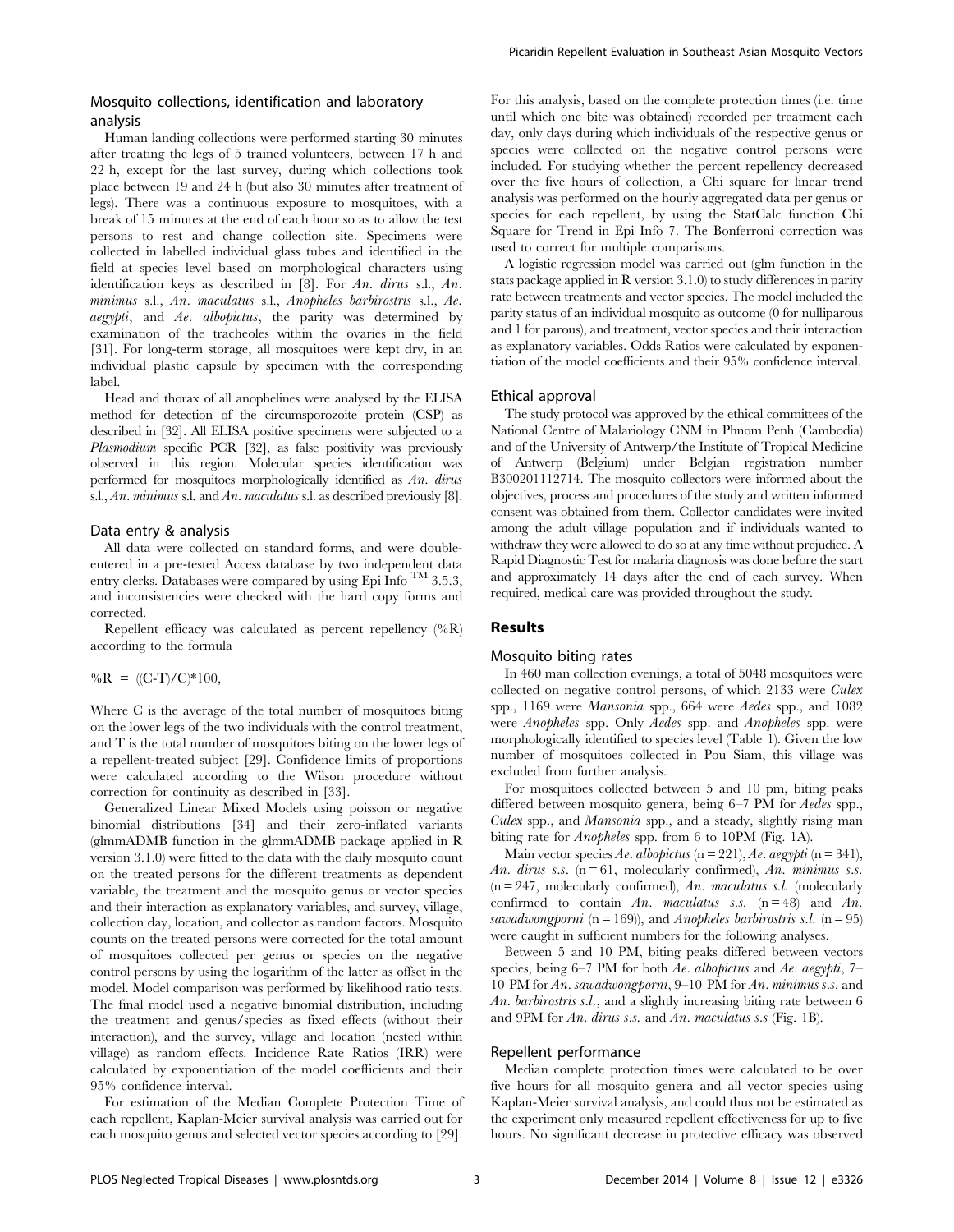|                               | Negative controls                      |                                      |                                   |                                    | picaridin 10%            | picaridin 20%             | 20%<br><b>DEET</b>       |
|-------------------------------|----------------------------------------|--------------------------------------|-----------------------------------|------------------------------------|--------------------------|---------------------------|--------------------------|
|                               | collection evenings)<br>Krang Tes (320 | Pou Siam (40<br>collection evenings) | collection evenings)<br>Kngok(100 | negative controls<br>δ<br>Total N° |                          |                           |                          |
| Aedes spp.*                   | $_{88}$                                | $\mathop{=}$                         | 4                                 | 102                                | $\overline{ }$           | 5                         | 5                        |
| Aedes aegypti                 | $\circ$                                | $\circ$                              | $\frac{1}{2}$                     | 341                                | $\circ$                  | $\overline{ }$            | $\sim$                   |
| Aedes albopictus              | 151                                    | $\overline{\phantom{0}}$             | 69                                | 221                                | $\overline{4}$           | $\sim$                    | $\sim$                   |
| Anopheles spp.*               | $\overline{16}$                        | $\circ$                              | $\circ$                           | $\frac{6}{2}$                      | $\circ$                  | $\circ$                   | $\circ$                  |
| Anopheles aconitus            | 15                                     | $\circ$                              | $\,$ m $\,$                       | $\frac{8}{16}$                     | $\circ$                  | $\circ$                   | $\circ$                  |
| Anopheles annularis           | $\overline{\phantom{0}}$               | $\circ$                              | $\circ$                           | $\overline{\phantom{0}}$           | $\circ$                  | $\circ$                   | $\circ$                  |
| Anopheles barbirostris s.l.   | $\overline{10}$                        | $\circ$                              | 85                                | 95                                 | 15                       | $\overline{c}$            | $\overline{\phantom{m}}$ |
| Anopheles culicifacies        | $\circ$                                | $\circ$                              | $\sim$                            | $\sim$                             | $\circ$                  | $\circ$                   | $\circ$                  |
| Anopheles dirus s.l.          | $\overline{\bullet}$                   | $\circ$                              | $\circ$                           | 5                                  | $\,$ $\,$                | $\boldsymbol{\mathsf{c}}$ | $\overline{\phantom{0}}$ |
| Anopheles hyrcanus            | 85                                     | $\circ$                              | $\circ$                           | 85                                 | $\sim$                   | $\circ$                   | $\sim$                   |
| Anopheles indefinitus         | $\overline{76}$                        | $\circ$                              | $\circ$                           | 76                                 | $\circ$                  | $\circ$                   | $\circ$                  |
| Anopheles jamesi              | $\overline{1}$                         | $\circ$                              | $\circ$                           | $\frac{13}{2}$                     | $\circ$                  | $\circ$                   | $\circ$                  |
| Anopheles jeyporiensis        | 34                                     | $\circ$                              | $\,$ $\,$                         | $\overline{5}$                     | $\circ$                  | $\circ$                   | $\circ$                  |
| Anopheles kochi               | $\overline{ }$                         | $\circ$                              | $\circ$                           | $\overline{ }$                     | $\circ$                  | $\circ$                   | $\circ$                  |
| Anopheles maculatus s.l.      | $\overline{11}$                        | $\sim$                               | 105                               | 219                                | $\overline{ }$           | 4                         | $\overline{\phantom{m}}$ |
| Anopheles minimus s.l         | 22                                     | $\circ$                              | 225                               | 247                                | $\circ$                  | $\overline{\phantom{m}}$  | $\sim$                   |
| Anopheles nivipes             | $\circ$                                | $\circ$                              | $\circ$                           | $\circ$                            | $\circ$                  | $\circ$                   | $\circ$                  |
| Anopheles philippinensis s.l. | 18                                     | $\circ$                              | $\circ$                           | $\frac{8}{2}$                      | $\overline{\phantom{0}}$ | $\circ$                   | $\circ$                  |
| Anopheles pseudojamesi        | 29                                     | $\circ$                              | $\circ$                           | 29                                 | $\sim$                   | $\overline{\phantom{m}}$  | $\circ$                  |
| Anopheles splendidus          | 25                                     | $\circ$                              | $\circ$                           | 25                                 | $\overline{\phantom{0}}$ | $\circ$                   | $\circ$                  |
| Anopheles subpictus           | 112                                    | $\circ$                              | $\circ$                           | 112                                | $\sim$                   | $\circ$                   | $\circ$                  |
| Anopheles tesselatus          | $\circ$                                | $\circ$                              | $\overline{c}$                    | $\overline{c}$                     | $\sim$                   | $\circ$                   | $\circ$                  |
| Anopheles vagus               | $\sim$                                 | $\circ$                              | $\circ$                           | $\sim$                             | $\circ$                  | $\circ$                   | $\circ$                  |
| Anopheles varuna              | $\mathsf{L}\cap$                       | $\circ$                              |                                   | $\circ$                            | $\circ$                  | $\circ$                   | $\circ$                  |
| Culex spp.*                   | 1346                                   | $\sim$                               | 785                               | 2133                               | $\overline{4}$           | $\overline{ }$            | $\frac{1}{\sqrt{2}}$     |
| Mansonia spp.*                | 1125                                   | 36                                   | $\infty$                          | 1169                               | 18                       | $\overline{c}$            | $\infty$                 |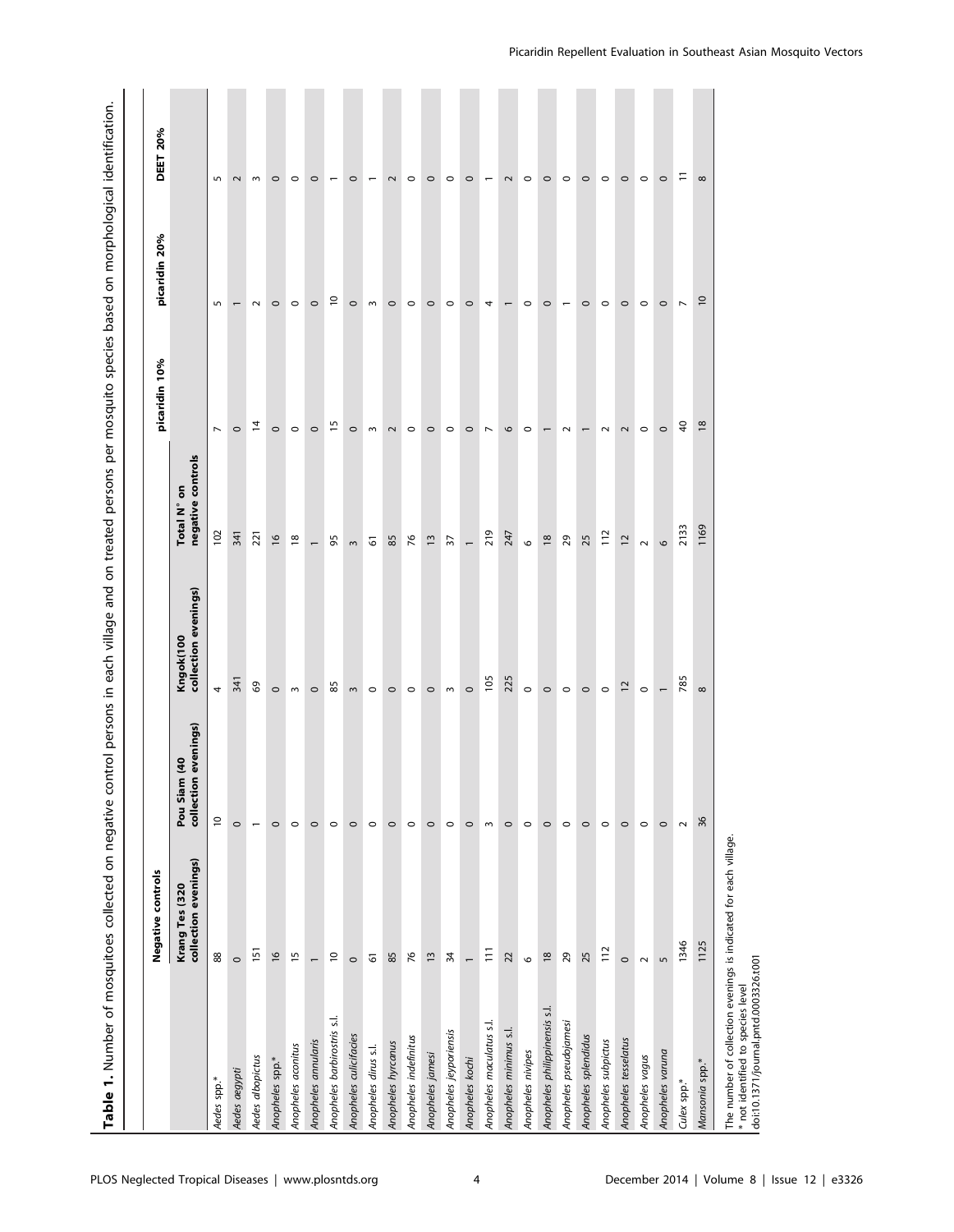

Fig. 1. Hourly biting rate calculated as the number of bites per man per hour on negative control persons for the mosquito genera (A) and selected vector species (B). doi:10.1371/journal.pntd.0003326.g001

for the mosquito genera or vector species within the five hours of collection (S1 and S2 Figs.).

Repellent performance measured over five hours was generally high, with for all mosquito genera more than 90% of the mosquito bites prevented (S3a Fig., Table 2). Picaridin 20% (%R = 98.36% [95%CI: 97.78–98.79]) and DEET 20% (%R = 98.60 [95%CI: 98.06–98.99]) performed equally well (IRR 0.801,  $p = 0.517$ ), but more mosquitoes were repelled by DEET & picaridin 20% as compared to picaridin 10% (% $R = 95.36\%$  [95%CI: 94.46–96.12])  $(p<0.01$  for both). This was the case for all genera, as including the interaction between treatment and genus did not improve the negative binomial model. Independent of the treatment, mosquito repellents were more effective against *Mansonia* spp.  $\sqrt{6R} = 98.00$ [95%CI: 97.22–98.57]) and Culex spp. (%R = 98.19 [95%CI: 97.67–98.60]) as compared to *Anopheles* spp. (% $R = 95.92$  [95%CI: 94.84–96.78] and Aedes spp. (%R = 96.53% [95%CI: 95.19– 97.51]) (Tables 1 and 3; S3a Fig.).

Also for the vector species, the repellents performed very well, with at least 90% of the mosquitoes repelled by the repellents with higher concentration of active ingredients (DEET 20% and picaridin 20%), except for An. barbirostris of which only 78.95% [95%CI: 65.09–88.01%) were repelled by picaridin 20% (S3b Fig.). When modelling the protective efficacy of the repellents only for the selected vector species, similar results were observed for the comparison between repellents as for all mosquito genera: DEET 20% and picaridin 20% exhibited a higher protective efficacy (%R = 98.31% [95%CI: 96.91–99.08%] and 96.44% [95% CI: 94.62–97.66%] respectively) as compared to picaridin 10% (% $R =$ 92.37% [95%CI: 89.94–94.25%]), and the interaction between treatment and species did not improve the model. Vector species reacted differently to the repellent treated persons (Tables 1, 2, 4), with Ae. aegypti  $(\%R = 99.41\%$  [95%CI: 98.29–99.8%]) and An. minimus s.s. (%R = 97.57% [95%CI: 95.45–98.72%]) being more repelled as compared to An. dirus s.s.  $\sqrt{8}R = 92.35\%$  [95%CI: 85.12–96.26%]), Ae. albopictus (%R = 94.24% [95%CI: 91.18– 96.28%]), and An. barbirostris s.l. (%R = 81.75% [95%CI: 74.69– 87.28]). As An. maculatus s.s.  $(\%R = 100\%$  [95%CI: 94.87-100%]) was only collected on the negative control persons, and the model did not converge due to this event, this species was deleted from the analysis.

# Parity status in mosquitoes sensitive and insensitive to repellents

A total of 1040 mosquitoes were processed to define their parity status. The majority of dissected mosquitoes collected on the repellent treated persons were parous (66 parous out of the 71 (93%) dissected mosquitoes collected on repellent treated persons, versus 757 parous out of the 969 (78%) dissected mosquitoes collected on the control persons;  $p = 0.014$  for pooled mosquito

Table 2. Percent repellency with 95% confidence interval between square brackets for repellents, mosquito genera and mosquito species separately and for all mosquitoes and all repellents combined.

|                       | Picaridin 10%         | <b>Picaridin 20%</b>  | <b>DEET 20%</b>       | All repellents        |
|-----------------------|-----------------------|-----------------------|-----------------------|-----------------------|
| All mosquitoes        | 95.36 [94.46-96.12]   | 98.36 [97.78-98.79]   | 98.60 [98.06-98.99]   | 97.44 [97.06-97.77]   |
| Anopheles spp.        | 92.59 [90.07-94.51]   | 96.48 [94.57-97.73]   | 98.70 [97.34-99.37]   | 95.92 [94.84-96.78]   |
| Aedes spp.            | 94.49 [91.47-96.49]   | 97.86 [95.65-98.96]   | 97.24 [94.86-98.55]   | 96.53 [95.19-97.51]   |
| Culex spp.            | 96.25 [94.93-97.23]   | 99.34 [98.65-99.68]   | 98.97 [98.16-99.42]   | 98.19 [97.67-98.60]   |
| Mansonia spp.         | 96.82 [95.18-98.04]   | 98.59 [97.13-99.34]   | 98.59 [97.24-99.28]   | 98.00 [97.22-98.57]   |
| All selected vectors  | 92.37 [89.94-94.25]   | 96.44 [94.62-97.66]   | 98.31 [96.91-99.08]   | 95.71 [94.66-96.58]   |
| Ae. aegypti           | 100.00 [97.79-100.00] | 99.41 [96.74-99.90]   | 98.83 [95.81-99.68]   | 99.41 [98.29-99.80]   |
| Ae. albopictus        | 87.27 [79.76-92.26]   | 98.18 [93.61-99.50]   | 97.27 [92.28-99.07]   | 94.24 [91.18-96.28]   |
| An. barbirostris s.l. | 68.42 [53.84-79.61]   | 78.95 [65.09-88.01]   | 97.89 [88.88-99.62]   | 81.75 [74.69-87.28]   |
| An. dirus s.s.        | 90.16 [74.38-96.54]   | 90.16 [74.38-96.54]   | 96.72 [83.33-99.41]   | 92.35 [85.12-96.26]   |
| An. maculatus s.s.    | 100.00 [86.20-100.00] | 100.00 [86.20-100.00] | 100.00 [86.20-100.00] | 100.00 [94.87-100.00] |
| An. sawadwongporni    | 91.72 [83.79-95.91]   | 95.27 [88.39-98.13]   | 98.82 [93.56-99.79]   | 95.27 [91.93-97.28]   |
| An. minimus s.s.      | 95.14 [89.76-97.70]   | 99.19 [95.54-99.86]   | 98.38 [94.26-99.55]   | 97.57 [95.45-98.72]   |

doi:10.1371/journal.pntd.0003326.t002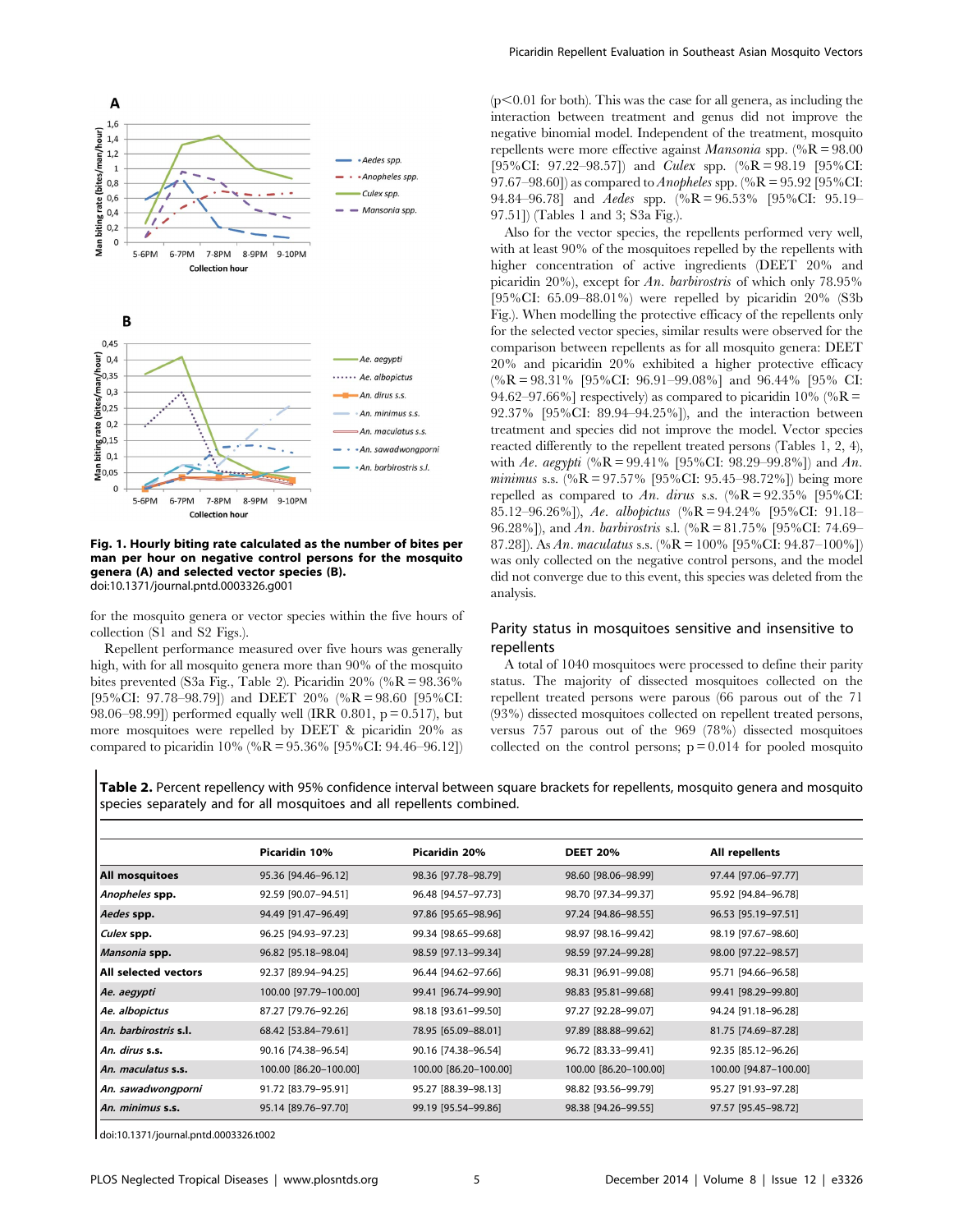Table 3. Negative binomial mixed effects analysis of the effect of repellent treatment and mosquito genus on the number of mosquitoes collected per man per day.

| Group 1          | Group 2           | IRR <sup>a</sup> [95%CI] | p-value |
|------------------|-------------------|--------------------------|---------|
| <b>Treatment</b> |                   |                          |         |
| picaridin 20%    | $<$ picaridin 10% | 0.429 [0.237-0.777]      | 0.005   |
| <b>DEET 20%</b>  | $<$ picaridin 10% | $0.344$ [0.184-0.642]    | < 0.001 |
| DEET 20%         | picaridin 20%     | $0.801$ [0.410-1.566]    | 0.517   |
| Genus            |                   |                          |         |
| Anopheles spp.   | Aedes spp.        | 1.199 [0.639-2.252]      | 0.572   |
| Anopheles spp.   | $>$ Culex spp.    | 2.765 [1.541-4.960]      | < 0.001 |
| Anopheles spp.   | $>$ Mansonia spp. | 2.511 [1.316-4.794]      | 0.005   |
| Aedes spp.       | $>$ Culex spp.    | 2.306 [1.223-4.343]      | 0.010   |
| Aedes spp.       | $>$ Mansonia spp. | 2.094 [1.043-4.202]      | 0.038   |
| Culex spp.       | Mansonia spp.     | $0.908$ [0.477-1.730]    | 0.770   |

Incidence Rate Ratios with 95% confidence interval and p-values are reported.

<sup>a</sup>The Incidence Rate Ratio (IRR) indicates how much more (if  $>$ 1) or less (if <1) mosquitoes were collected in Group 1 as compared to Group 2. In the group with the highest number of mosquitoes collected, the protective efficacy of the tested repellents is the lowest.

doi:10.1371/journal.pntd.0003326.t003

collections on all repellents; Table 5). Although parity rate differed significantly between the vector species (data not shown), no interaction was observed between species and treatment ( $p = 0.982$ ).

#### Infection rate in sensitive and insensitive mosquitoes

All of the anopheline mosquitoes were tested for the presence of Plasmodium falciparum (PF) or P. vivax (PV) sporozoites by sporozoite ELISA. None of the ELISA positive mosquitoes  $(10 \text{ A}n)$ . hyrcanus for PV210, 2 An. hyrcanus for PF, 1 An. maculatus s.s. for PV210) were confirmed by PCR.

#### Discussion

The present study is to our knowledge the most extensive study in Southeast Asia that measures the performance of picaridin repellents on wild anopheline and aedine vectors of malaria and arboviruses. The study was designed to measure the performance of the repellents over a five hour window only, as it was part of a project that measures the epidemiological impact of repellent use on malaria and arboviruses, additional to the use of ITNs. As such, it is important that the current gap in protection [4] due to early and outdoor biting vectors is filled.

In general, the repellents tested in this study performed very well, preventing more than 90% of mosquito bites on treated limbs, and with a median Complete Protection Time exceeding the five hours tested in this study. Beside coverage and regular compliance with treatment, repellent performance is an essential parameter for achieving an epidemiological impact on vector borne diseases. Based on a model [28], in low transmission or pre-elimination areas where most malaria transmission is residual, repellents with 90% entomological efficacy should reduce outdoor malaria transmission by up to 90% when used at a 100% compliance. Even if only about 50% of people comply with the regular treatment of an effective repellent, an additional reduction in transmission of 45% could be obtained. However this model does not consider a possible diversion of mosquitoes to non-repellent compliers [35].

In the present study, two repellent formulations were tested containing different concentrations of picaridin. The spray formulation, which has been shown to be the preferred repellent formulation by adults [36], contained 20% picaridin, which is

considered a safe concentration for long-term use by adults [37]. The 10% picaridin lotion is better suited for application on children as the risk of spraying on sensitive areas of the body (e.g. eyes, nose, mouth, skin abrasions) is reduced [38], and the concentration is adapted to long-term use on children [37]. No significant difference in protective efficacy was observed between an ethanol solution of 20% DEET and the formulated 20% picaridin spray. The formulated 10% picaridin lotion was significantly less effective, although still more than 90% of mosquito bites were avoided. This confirms the findings of equal efficacy of ethanolic solutions of picaridin and DEET against anophelines and aedines obtained in laboratory tests [15], even if in the current study a commercially available picaridin formulation was compared to the ethanolic DEET solution. Also other field studies find similar protection rates for DEET and picaridin against several mosquito species in Malaysia [16,17], Senegal [18], Australia [19], and the USA [20]. In contrast, a field study in Burkina Faso has shown that picaridin has a higher protection rate against several anophelines as compared to DEET [21]. The difference in findings between the current study and the study in Burkina Faso might be due to several factors. First, Cambodia has a different range of anopheline species as compared to Africa [39,40], which could affect the results of this study, as differences in repellent sensitivity were observed between species (see further). Second, in the current study mosquito collections were only conducted during five hours after the application of the repellent. In the above mentioned study on African Anopheles vectors, picaridin always obtained the highest protection as compared to DEET at the end of the 10 hour exposure period [21]. The authors [21] also observed that picaridin remained on the treated limbs longer than DEET, suggesting that the longer-lasting protective efficacy observed with picaridin was presumably not due to higher sensitivity of An. gambiae s.l. to this compound, but rather to a longer residual effect on the skin. It has been shown that moderate levels of physical activity (jogging, stationary cycling) can result in a more than 40% decline in complete protection time of some repellents [41]. As such, the longer residual effect, together with the higher acceptance of picaridin as compared to DEET [14], could make picaridin a more appropriate repellent in vector control programs.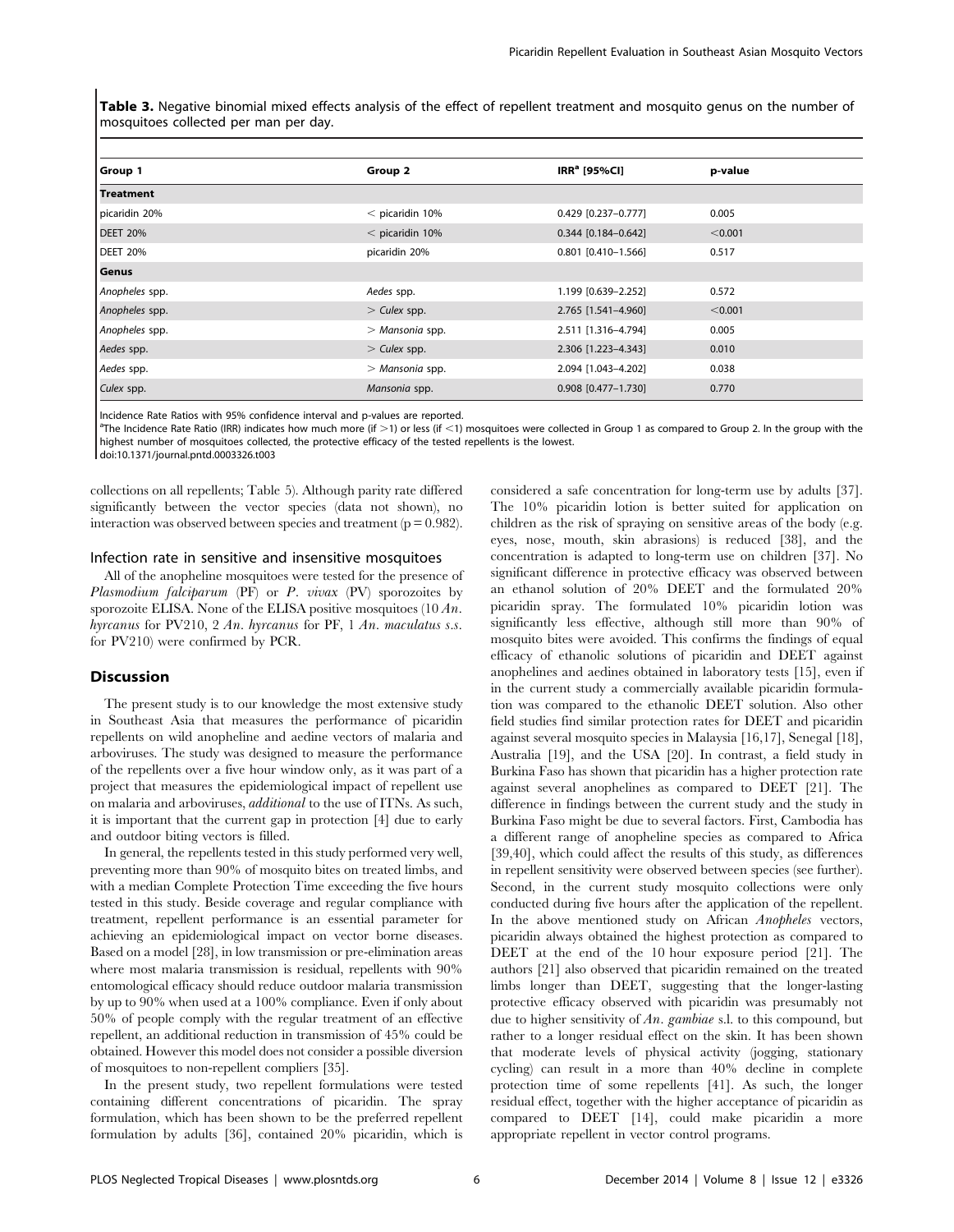Table 4. Negative binomial mixed effects analysis of the effect of repellent treatment and vector species on the number of mosquitoes collected per man per day.

| <b>Group 1</b>        | Group 2                                                                                    | IRR <sup>a</sup> [95%CI] | p-value   |
|-----------------------|--------------------------------------------------------------------------------------------|--------------------------|-----------|
| <b>Treatment</b>      |                                                                                            |                          |           |
| picaridin 20%         | picaridin 10%                                                                              | $0.504$ [0.250-1.014]    | 0.055     |
| <b>DEET 20%</b>       | $<$ picaridin 10%                                                                          | 0.246 [0.107-0.567]      | < 0.001   |
| <b>DEET 20%</b>       | picaridin 20%                                                                              | 0.489 [0.199-1.203]      | 0.119     |
| <b>Vector species</b> |                                                                                            |                          |           |
| An. dirus s.s.        | $>$ An. minimus s.s.                                                                       | 4.950 [1.423-17.223]     | 0.012     |
| An. dirus s.s.        | An. barbirostris s.l.                                                                      | 0.737 [0.243-2.230]      | 0.589     |
| An. dirus s.s.        | An. sawadwongporni                                                                         | 1.693 [0.545-5.264]      | 0.363     |
| An. dirus s.s.        | $>$ Ae. aegypti                                                                            | 16.648 [3.597-77.049]    | < 0.001   |
| An. dirus s.s.        | Ae. albopictus                                                                             | 1.546 [0.516-4.632]      | 0.436     |
| An. dirus s.s.        | An. maculatus s.s.                                                                         | ND <sup>b</sup>          | <b>ND</b> |
| An. minimus s.s.      | $<$ An. barbirostris s.l.                                                                  | 0.149 [0.051-0.430]      | < 0.001   |
| An. minimus s.s.      | An. sawadwongporni                                                                         | 0.342 [0.110-1.064]      | 0.064     |
| An. minimus s.s.      | Ae. aegypti                                                                                | 3.363 [0.755-14.982]     | 0.112     |
| An. minimus s.s.      | $<$ Ae. albopictus                                                                         | 0.312 [0.106-0.924]      | 0.036     |
| An. minimus s.s.      | An. maculatus s.s.                                                                         | <b>ND</b>                | <b>ND</b> |
| An. barbirostris s.l. | An. sawadwongporni                                                                         | 2.298 [0.860-6.145]      | 0.097     |
| An. barbirostris s.l. | $>$ Ae. aegypti                                                                            | 22.598 [5.639-90.556]    | < 0.001   |
| An. barbirostris s.l. | Ae. albopictus                                                                             | 2.098 [0.824-5.345]      | 0.120     |
| An. barbirostris s.l. | An. maculatus s.s.                                                                         | <b>ND</b>                | <b>ND</b> |
| An. sawadwongporni    | $>$ Ae. aegypti                                                                            | 9.833 [2.316-41.746]     | 0.002     |
| An. sawadwongporni    | Ae. albopictus                                                                             | 0.913 [0.346-2.408]      | 0.854     |
| An. sawadwongporni    | An. maculatus s.s.                                                                         | <b>ND</b>                | <b>ND</b> |
| Ae. aegypti           | <ae. albopictus<="" td=""><td><math>0.093</math> [0.023-0.380]</td><td>&lt; 001</td></ae.> | $0.093$ [0.023-0.380]    | < 001     |
| Ae. aegypti           | An. maculatus s.s.                                                                         | <b>ND</b>                | <b>ND</b> |
| Ae. albopictus        | An. maculatus s.s.                                                                         | <b>ND</b>                | <b>ND</b> |

Incidence Rate Ratios (IRR) with 95% confidence interval and p-values are reported.

<sup>a</sup>The Incidence Rate Ratio (IRR) indicates for how much more (if >1) or less (if <1) mosquitoes were collected in Group 1 as compared to Group 2. In the group with the highest number of mosquitoes collected, the protective efficacy of the tested repellents is the lowest.

<sup>b</sup>ND: Not Done. As An. maculatus s.s. was only collected on the negative control persons, and the model did not converge due to this event, this species was deleted from the analysis.

doi:10.1371/journal.pntd.0003326.t004

Table 5. Logistic regression analysis of the effect of repellent treatment (including Ethanol as negative control) on the parity rate of the vector species.

| Group 1 (parity rate)         | Group 2 (parity rate) | <b>OR*[95%CI]</b>    | p-value |
|-------------------------------|-----------------------|----------------------|---------|
| picaridin 10% (93%)           | $>$ ethanol (78%)     | 3.177 [1.100-13.464] | 0.061   |
| picaridin 20% (89%)           | ethanol (78%)         | 2.232 [0.602-14.468] | 0.297   |
| DEET 20% (100%)               | ethanol (78%)         | $NA**$               | 0.976   |
| all repellents (93%)          | $>$ ethanol (78%)     | 3.271 [1.394-9.592]  | 0.014   |
| Interaction species*treatment |                       | 0.982                |         |

Odds ratio's (OR) with 95% confidence intervals and p-values are reported.

\* The Odds Ratio (OR) gives the odds of collecting a parous mosquito in Group 1 as compared to the odds of collecting a parous mosquito in Group 2 on persons treated with repellents. If OR<1 less mosquitoes were parous in Group1, if OR>1 more mosquitoes were parous in Group 1.

\*\*No nulliparous mosquitoes were collected on DEET 20% treated persons, as such influencing the analysis to such an extent that NAs were generated in confidence limits of ORs.

doi:10.1371/journal.pntd.0003326.t005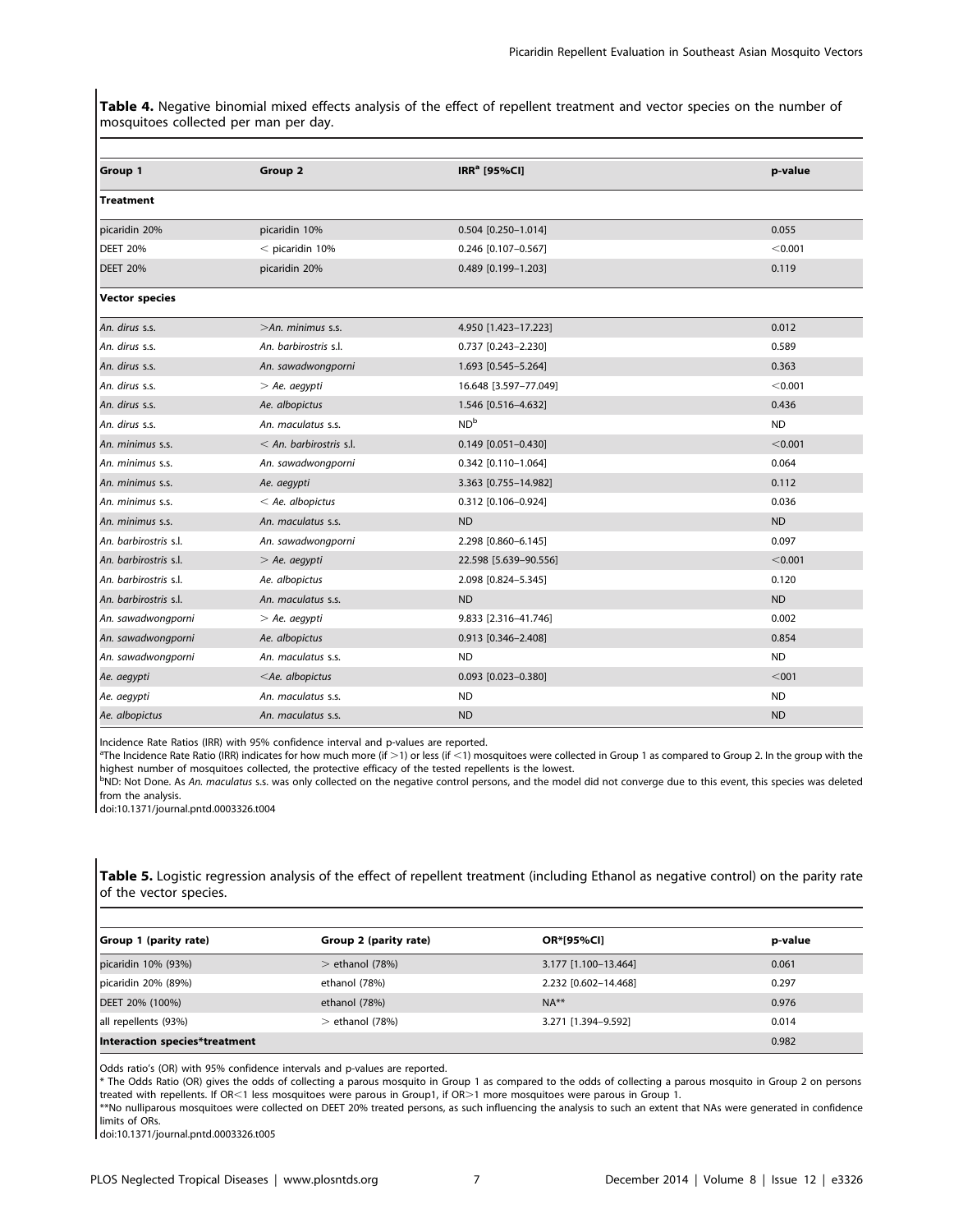Additionally, as no decrease in repellent efficiency over time was observed (S1 & S2 Figs.), repellent sensitivity could be compared between genera and vector species. Differences were observed in the repellent performance between mosquito genera and species. About twice as many Anopheles spp. and Aedes spp. were collected on repellent treated persons as compared to Mansonia spp. and Culex spp. (Table 3), resulting in a difference in performance (percent repellency) of about 2% (Table 2). Therefore, the present study confirms the findings of laboratory tests, in which picaridin and DEET exhibit higher protection against Culex spp. as compared to aedines and anophelines [42]. In the current study, differences were also observed between vector species, with  $Ae$ . *aegypti* and  $An$ . minimus s.s. being the most sensitive to the used repellents, and An. barbirostris s.l. the least, although these differences were less for DEET 20%. Moreover both repellents are more effective against Ae. aegypti than Ae. albopictus. Differences in repellent sensitivity were also observed between closely related species. Although sample size did not allow to detect differences between An. maculatus s.s. and An. sawadwongporni, it is striking that no An. maculatus s.s. were collected on repellent treated persons, whereas repellent insensitivity was observed in An. sawadwongporni. It has been suggested that for field studies the repellent performance cannot be compared between mosquito species [21], due to decreases in repellent efficiency over time, and concurrent differences in biting peaks or biting densities between species. As such, measuring the effective dose for each species in experimental conditions [43] would provide a more precise estimate for comparing the sensitivity between mosquito populations, but the number of mosquito species available in insectary colonies are limited. Moreover, each mosquito colony passes a bottleneck when established in the laboratory, resulting in degeneration of the gene pool and loss or changes within its behavioural repertoire [44], making colonized mosquitoes not representative of field populations. Therefore, field studies can provide additional information. As mentioned above, in the current field study no decrease in repellent efficiency was observed over the five hour experiment. The differences observed in performance between mosquito genera or species were therefore not likely to be due to differences in biting times or biting densities. This is illustrated by the fact that the repellents performed better against Culex spp., with the highest biting densities until five hours after repellent application, as compared to Aedes spp., with lower biting densities and an early biting peak. Also, Ae. aegypti and Ae. albopictus had similar biting dynamics (Fig. 1), but differed in their repellent sensitivity. Further, the greatest repellent insensitivity was observed in  $An$ . barbirostris with a biting activity which was almost constant between 2 and 5 hours after treatment, and which was only present at low densities. It has been suggested that feeding avidity can also influence repellent insensitivity [43,45]. As such vectors with a more anthropophilic trend might exhibit higher repellent insensitivity. In the current study, this is indeed the case for the very anthropophilic vector An. dirus. However, An. barbirostris, which is usually considered a more zoophilic mosquito [46], showed the highest repellent insensitivity, suggesting other mechanisms, e.g. molecular variations in odour receptors targeted by the repellents. Repellent insensitivity in certain species has indeed been observed in previous studies [17,21,43], and can be selected in the laboratory as shown experimentally for  $Ae$ .  $aegypti$ [47], and for An. dirus of which a colony established from Chonburi (Thailand) in 1968 was tolerant to DEET-concentrations lower than 30% [48]. Unfortunately, the exact mode of action and molecular targets of DEET and picaridin are not yet completely understood, so molecular explanations for the observed genus- and species-specific differences in repellent sensitivity cannot

be provided. DEET and picaridin are believed to have an effect on the olfactory system consisting of odorant receptors (ORs) that need a common co-receptor (ORCO), and of ionotropic receptors (IR) [49]. Recent data support the hypothesis that DEET alters the finetuning of the insect olfactory system [50], as well as triggers a direct response of ORs [51,52], ORCO [52–54] or IRs [55]. ORCO and IR40a orthologues are conserved across many insect species, possibly explaining the wide action of DEET as repellent for many insect species [55,56]. Few research has been carried out on the mode of action of picaridin, but it has been suggested that picaridin might also target the co-receptor ORCO [57]. Further research to detect genetic alterations (e.g. mutation, duplication, upregulation) in these receptors between the currently collected sensitive and insensitive mosquitoes as such could provide key knowledge on the mode of action of both repellents.

It has been suggested that the infection status of a mosquito can alter its blood feeding behaviour [58], and that pathogen infected mosquitoes might respond differently to repellents [59]. In this study however, no malaria sporozoites were detected in any of the collected mosquitoes, which is not surprising regarding the low malaria endemicity  $(<5\%)$ . In previous field studies no significant differences were found in the proportion of anophelines harbouring Plasmodium sporozoites landing on control or repellent treated individuals [21,60]. Experimental infections with the four serotypes of Dengue Virus did not alter the responses to DEET of Ae. aegypti and Ae. albopictus [61], although experimental disseminated Sindbis Virus infection in  $Ae$ . aegypti did significantly reduce its time to first bite on DEET and picaridin treated artificial blood meal substrates [59]. As such, until the latter finding is confirmed in the field, it can be assumed that a repellent reducing the number of vector bites, will also reduce the number of infectious bites. Surprisingly, in the present study a higher proportion of parous mosquitoes landed on repellent treated legs as compared to control persons, and this for all vector species involved. This might be related to differences in host avidity between parous and nulliparous mosquitoes as experimentally shown for Ae. albopictus [45]. Despite the statistical analysis being based on a low number of repellent insensitive mosquitoes, it is worth mentioning as the vectorial capacity for a population of vectors is highly dependent on its age structure [62]. As such, older (parous) mosquitoes are more likely to harbour infectious pathogens given the extrinsic incubation period of the pathogens in the vector. Therefore, parity status of vector populations should be systematically documented in future field evaluations of repellents and other vector control tools.

In conclusion, field evaluation of formulated picaridin repellents shows that the 20% spray formulation performs equally well as the 20% DEET solution, both protecting users from more than 98% of the mosquito bites in the study area. Over the five hour test period, no significant decline in the repellents' efficacy was observed, showing that these repellents can be used as additional personal protection tools against early and outdoor biting vectors. The heterogeneity in repellent sensitivity between mosquito genera and vector species could however impact the efficacy of repellents in public health programs. Considering its excellent performance and potential to protect against early and outdoor biting vectors, as well as its higher acceptability as compared to DEET, picaridin is an appropriate product to evaluate the epidemiological impact of large scale use of topical repellents on arthropod borne diseases.

#### Supporting Information

S1 Fig Repellent performance per collection hour (1st, 2nd, 3rd, 4th, 5th) expressed as the percent (%) repellency (the relative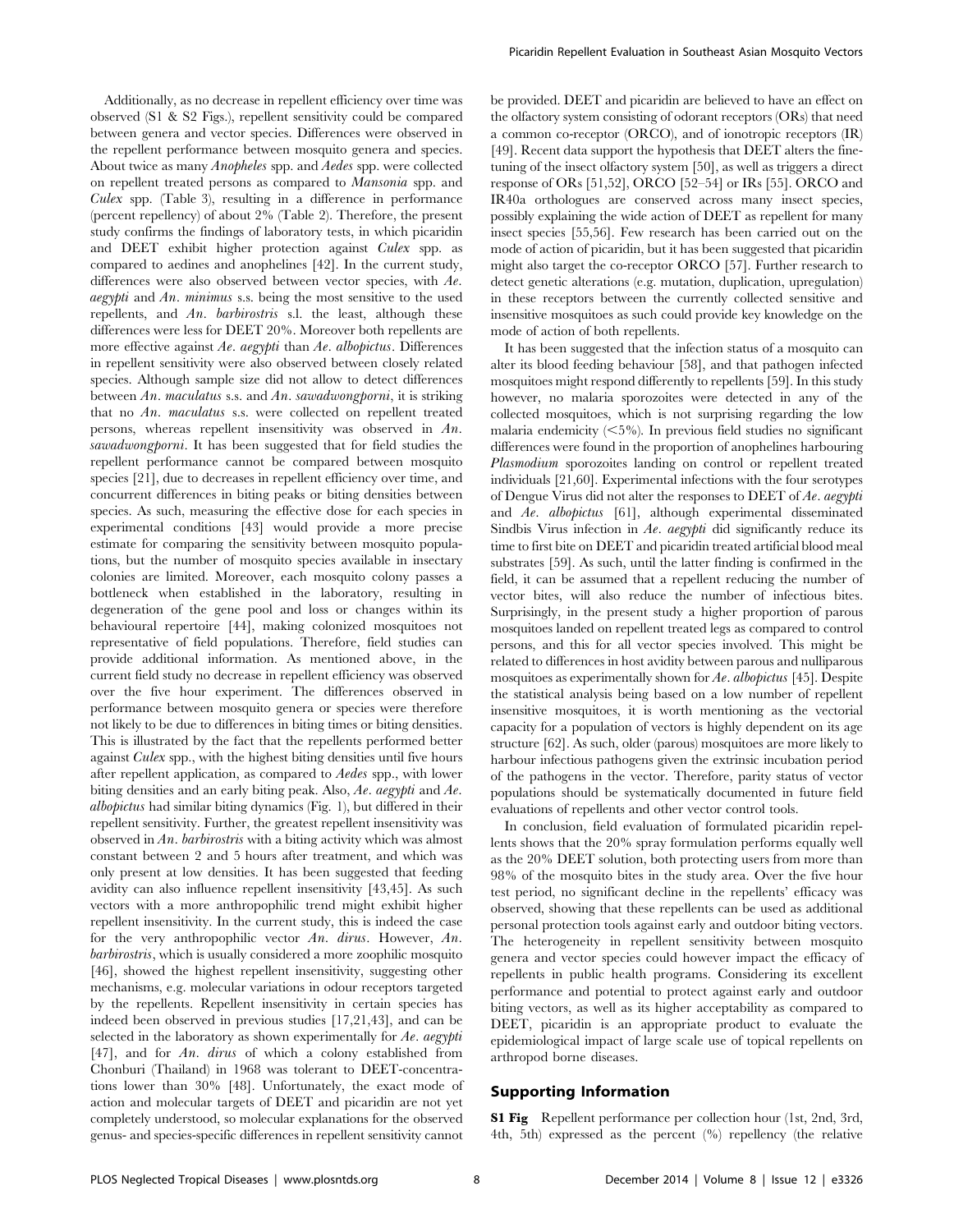proportion of mosquitoes repelled by the used repellent) for Aedes spp. (A), Anopheles spp. (B), Culex spp. (C) and Mansonia spp. (D), shown per repellent (picaridin 10%, picaridin 20% and DEET 20%).

(TIF)

S2 Fig Repellent performance per collection hour (1st, 2nd, 3rd, 4th, 5th) expressed as the percent (%) Repellency (the relative proportion of mosquitoes repelled by the used repellent) for Ae. aegypti  $(A)$ , Ae. albopictus  $(B)$ , An. barbirostris s.l.  $(C)$ , An. dirus s.s. (D), An. maculatus s.s. (E), An. minimus s.s. (F), and An. sawadwongporni (G), shown per repellent (picaridin 10%, picaridin 20% and DEET 20%).

(TIF)

S3 Fig Repellent performance expressed as the percent (%) repellency (the relative proportion of mosquitoes repelled by the

### References

- 1. McGraw EA, O'Neill SL (2013) Beyond insecticides: new thinking on an ancient problem. Nat Rev Microbiol 11: 181–193.
- 2. Tolle MA (2009) Mosquito-borne diseases. Curr Probl Pediatr Adolesc Health Care 39: 97–140.
- 3. Gubler DJ (2002) The global emergence/resurgence of arboviral diseases as public health problems. Arch Med Res 33: 330–342.
- 4. Durnez L, Coosemans M (2013) Residual Transmission of Malaria: An Old Issue for New Approaches. In: Manguin S, editor. Anopheles mosquitoes - New insights into malaria vectors.Intech.pp. 671–704. Available: [http://www.](http://www.intechopen.com/books/anopheles-mosquitoes-new-insights-into-malaria-vectors/residual-transmission-of-malaria-an-old-issue-for-new-approaches) [intechopen.com/books/anopheles-mosquitoes-new-insights-into-malaria](http://www.intechopen.com/books/anopheles-mosquitoes-new-insights-into-malaria-vectors/residual-transmission-of-malaria-an-old-issue-for-new-approaches)[vectors/residual-transmission-of-malaria-an-old-issue-for-new-approaches](http://www.intechopen.com/books/anopheles-mosquitoes-new-insights-into-malaria-vectors/residual-transmission-of-malaria-an-old-issue-for-new-approaches).
- 5. WHO (2013) World Malaria Report 2013. Geneva. Available: [http://www.](http://www.who.int/malaria/publications/world_malaria_report_2013/en/) [who.int/malaria/publications/world\\_malaria\\_report\\_2013/en/](http://www.who.int/malaria/publications/world_malaria_report_2013/en/).
- 6. Russell TL, Govella NJ, Azizi S, Drakeley CJ, Kachur SP, et al. (2011) Increased proportions of outdoor feeding among residual malaria vector populations following increased use of insecticide-treated nets in rural Tanzania. Malar J 10: 80.
- 7. Van Bortel W, Trung HD, Hoi LX, Van Ham N, Van Chut N, et al. (2010) Malaria transmission and vector behaviour in a forested malaria focus in central Vietnam and the implications for vector control. Malar J 9: 373.
- 8. Durnez L, Mao S, Denis L, Roelants P, Sochantha T, et al. (2013) Outdoor malaria transmission in forested villages of Cambodia. Malar J 12: 329.
- 9. Delacollette C, D'Souza C, Christophel E, Thimasarn K, Abdur R, et al. (2009) Malaria trends and challenges in the Greater Mekong Subregion. Southeast Asian J Trop Med Public Health 40: 674–691.
- 10. Thisyakorn U, Thisyakorn C (2014) Latest developments and future directions in dengue vaccines. Ther Adv vaccines 2: 3–9.
- 11. Caglioti C, Lalle E, Castilletti C, Carletti F, Capobianchi MR, et al. (2013) Chikungunya virus infection: an overview. New Microbiol 36: 211–227.
- 12. Bettadapura J, Herrero LJ, Taylor A, Mahalingam S (2013) Approaches to the treatment of disease induced by chikungunya virus. Indian J Med Res 138: 762– 765.
- 13. Thavara U, Tawatsin A, Chansang C, Kong-ngamsuk W, Paosriwong S, et al. (2001) Larval occurrence, oviposition behavior and biting activity of potential mosquito vectors of dengue on Samui Island, Thailand. J Vector Ecol 26: 172– 180.
- 14. Moore SJ, Debboun M (2007) History of Insect Repellents. In: Debboun M, Frances SP, Strickman D, editors. Insect Repellents.Principles, Methods, and Uses.. New York: CRC Press. pp. 3–29.
- 15. Badolo A, Ilboudo-Sanogo E, Oue´draogo AP, Costantini C (2004) Evaluation of the sensitivity of Aedes aegypti and Anopheles gambiae complex mosquitoes to two insect repellents: DEET and KBR 3023. Trop Med Int Health 9: 330–334.
- 16. Yap HH, Jahangir K, Chong AS, Adanan CR, Chong NL, et al. (1998) Field efficacy of a new repellent, KBR 3023, against Aedes albopictus (Skuse) and Culex quinquefasciatus (Say) in a tropical environment. J Vector Ecol 23: 62–68.
- 17. Yap HH, Jahangir K, Zairi J (2000) Field efficacy of four insect repellent products against vector mosquitoes in a tropical environment. J Am Mosq Control Assoc 16: 241–244.
- 18. Uzzan B, Konate L, Diop A, Nicolas P, Dia I, et al. (2009) Efficacy of four insect repellents against mosquito bites: a double-blind randomized placebo-controlled field study in Senegal. Fundam Clin Pharmacol 23: 589–594.
- 19. Frances SP, Waterson DGE, Beebe NW, Cooper RD (2004) Field evaluation of repellent formulations containing deet and picaridin against mosquitoes in Northern Territory, Australia. J Med Entomol 41: 414–417.
- 20. Barnard DR, Bernier UR, Posey KH, Xue R-D (2002) Repellency of IR3535, KBR3023, para-menthane-3,8-diol, and deet to black salt marsh mosquitoes (Diptera: Culicidae) in the Everglades National Park. J Med Entomol 39: 895– 899.

used repellent) for picaridin 10%, picaridin 20% and DEET 20%, per mosquito genus (A) or selected vector species (B). (TIF)

#### Acknowledgments

We are grateful to the staff of the National Center for Malaria Control, Parasitology and Entomology in Cambodia who were involved in the planning and implementation of the mosquito collection, as well as to Dr. Maude Meier and Dr. Kate Aultman for pushing this study forward. We acknowledge the inhabitants of the study villages who supported and participated in the study.

#### Author Contributions

Conceived and designed the experiments: LDu TS SS MC. Performed the experiments: KVR MS LDu LDe NVdB VS LDu. Analyzed the data: KVR LDu. Wrote the paper: MS KVR SH SS VS TS MC LDu.

- 21. Costantini C, Badolo A, Ilboudo-Sanogo E (2004) Field evaluation of the efficacy and persistence of insect repellents DEET, IR3535, and KBR 3023 against Anopheles gambiae complex and other Afrotropical vector mosquitoes. Trans R Soc Trop Med Hyg 98: 644–652.
- 22. Hill N, Lenglet A, Arnéz AM, Carneiro I (2007) Plant based insect repellent and insecticide treated bed nets to protect against malaria in areas of early evening biting vectors: double blind randomised placebo controlled clinical trial in the Bolivian Amazon. BMJ 335: 1023.
- 23. Dutta P, Khan AM, Khan SA, Borah J, Sharma CK, et al. (2011) Malaria control in a forest fringe area of Assam, India: a pilot study. Trans R Soc Trop Med Hyg 105: 327–332.
- 24. Rowland M, Downey G, Rab A, Freeman T, Mohammad N, et al. (2004) DEET mosquito repellent provides personal protection against malaria: a household randomized trial in an Afghan refugee camp in Pakistan. Trop Med Int Health 9: 335–342.
- 25. Dadzie S, Boakye D, Asoala V, Koram K, Kiszewski A, et al. (2013) A community-wide study of malaria reduction: evaluating efficacy and useracceptance of a low-cost repellent in northern Ghana. Am J Trop Med Hyg 88: 309–314.
- 26. Prakash A, Bhattacharyya DR, Mohapatra PK, Barua U, Phukan A, et al. (2003) Malaria control in a forest camp in an oil exploration area of Upper Assam. Natl Med J India 16: 135–138.
- 27. Chen-Hussey V, Carneiro I, Keomanila H, Gray R, Bannavong S, et al. (2013) Can topical insect repellents reduce malaria? A cluster-randomised controlled trial of the insect repellent N, N-diethyl-m-toluamide (DEET) in Lao PDR. PLoS One 8: e70664.
- 28. Kiszewski AE, Darling ST (2010) Estimating a mosquito repellent ' s potential to reduce malaria in communities. J Vector Borne Dis 47: 217–221.
- 29. WHO (2009) Guidelines for efficacy testing of mosquito repellents for human skin. Geneva. Available: [http://whqlibdoc.who.int/hq/2009/WHO\\_HTM\\_](http://whqlibdoc.who.int/hq/2009/WHO_HTM_NTD_WHOPES_2009.4_eng.pdf) [NTD\\_WHOPES\\_2009.4\\_eng.pdf.](http://whqlibdoc.who.int/hq/2009/WHO_HTM_NTD_WHOPES_2009.4_eng.pdf)
- 30. Moore SJ, Davies CR, Hill N, Cameron MM (2007) Are mosquitoes diverted from repellent-using individuals to non-users? Results of a field study in Bolivia. Trop Med Int Health 12: 532–539.
- 31. MR4 (2011) Methods in Anopheles Research. Malaria Research and Reference Reagent Resource Center. Available: [http://www.mr4.org/Publications/](http://www.mr4.org/Publications/MethodsinAnophelesResearch.aspx) [MethodsinAnophelesResearch.aspx.](http://www.mr4.org/Publications/MethodsinAnophelesResearch.aspx)
- 32. Durnez L, Van Bortel W, Denis L, Roelants P, Veracx A, et al. (2011) False positive circumsporozoite protein ELISA: a challenge for the estimation of the entomological inoculation rate of malaria and for vector incrimination. Malar J 10: 195.
- 33. Newcombe RG (1998) Two-sided confidence intervals for the single proportion: comparison of seven methods. Stat Med 17: 857–872.
- 34. O'Hara RB, Kotze DJ (2010) Do not log-transform count data. Methods Ecol Evol 1: 118–122.
- 35. Maia MF, Onyango SP, Thele M, Simfukwe ET, Turner EL, et al. (2013) Do topical repellents divert mosquitoes within a community? Health equity implications of topical repellents as a mosquito bite prevention tool. PLoS One 8: e84875.
- 36. Frances SP, Debboun M (2007) User acceptability: public perceptions of insect repellents. In: Debboun M, Frances SP, Strickman D, editors. Insect Repellents.Principles, Methods, and Uses. Boca Raton: CRC Press. p. 495.
- 37. Boulanger N, de Gentile L (2012) Les répulsifs cutanés. In: Duvallet G, de Gentile L, editors. Protection personnelle antivectorielle. Marseille: IRD éditions. p. 352.
- 38. Xue R-D, Ali A, Day JF (2007) Commercially available insect repellents and criteria for their use. In: Debboun M, Frances SP, Strickman D, editors. Insect Repellents.Principles, Methods, and Uses.Boca Raton: CRC Press. p. 495.